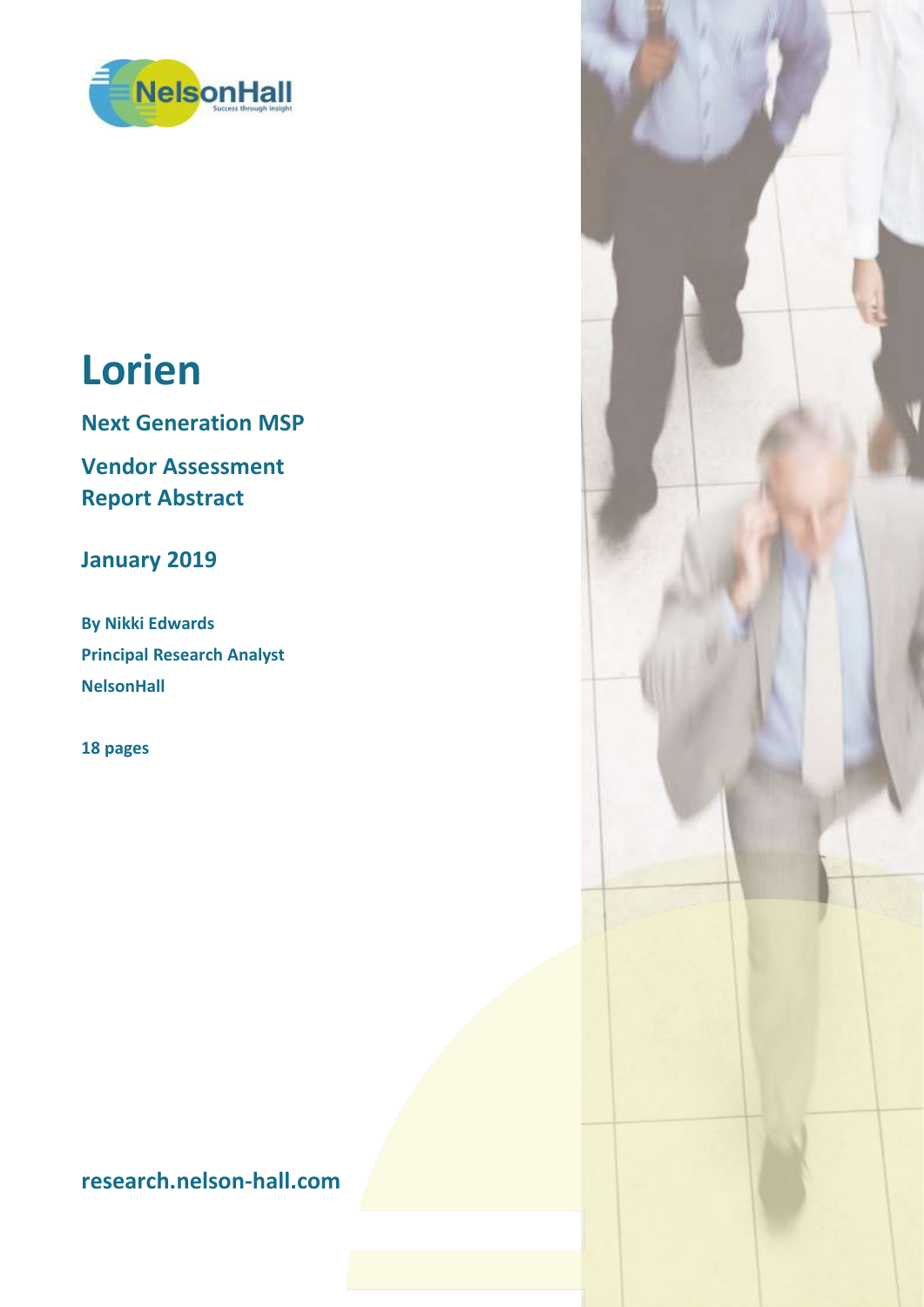



#### **Who Is This Vendor Assessment For?**

NelsonHall's Next Generation managed service program (MSP) vendor assessment for Lorien is a comprehensive assessment of Lorien's MSP offering and capabilities, designed for:

- Sourcing managers investigating sourcing developments within MSP
- HR decision makers exploring the benefits and inhibitors of MSP as evidenced by the clients and vendor capability
- Vendor marketing, sales and business managers developing strategies to identify developments and target opportunities within MSPs
- Financial analysts and investors specializing in or covering the HR outsourcing industry and suppliers.

#### **Key Findings & Highlights**

Lorien is a specialist technology recruitment consultancy, and talent solutions provider predominantly focused in the U.K.

Lorien manages 18 MSP clients, with established MSPs in banking, financial services (including fintech), technology, and telco.

Lorien offers MSP, SOW, employed consultant model, recruiter on demand (ROD), and payroll services.

In 2017, Lorien's 2017 revenue and SUM was \$521.0m. NelsonHall estimates Lorien's 2018 revenue and SUM to be ~\$575.0m.

Lorien will focus on growing in banking, financial services, technology, etc., expanding into Germany and Ireland, and seeing growth from organizations of all sizes. It will build differentiation in its MSP/CWS program offering, leveraging the most value-add tech/tools, and promote its brand.



#### **Scope of the Report**

The report provides a comprehensive and objective analysis of Lorien's MSP offering, capabilities, and market and financial strength, including:

- Identification of the company's strategy, emphasis, and new developments in both its service and technology
- Analysis of the company's strengths, challenges, and outlook
- Revenue/SUM
- Analysis of the profile of the company's customer base including the company's targeting strategy and examples of current contracts
- Analysis of the company's key offerings (service model and service components)
- Analysis of the company's delivery capability (including the location, size, and scale of delivery operations; and delivery via technology).